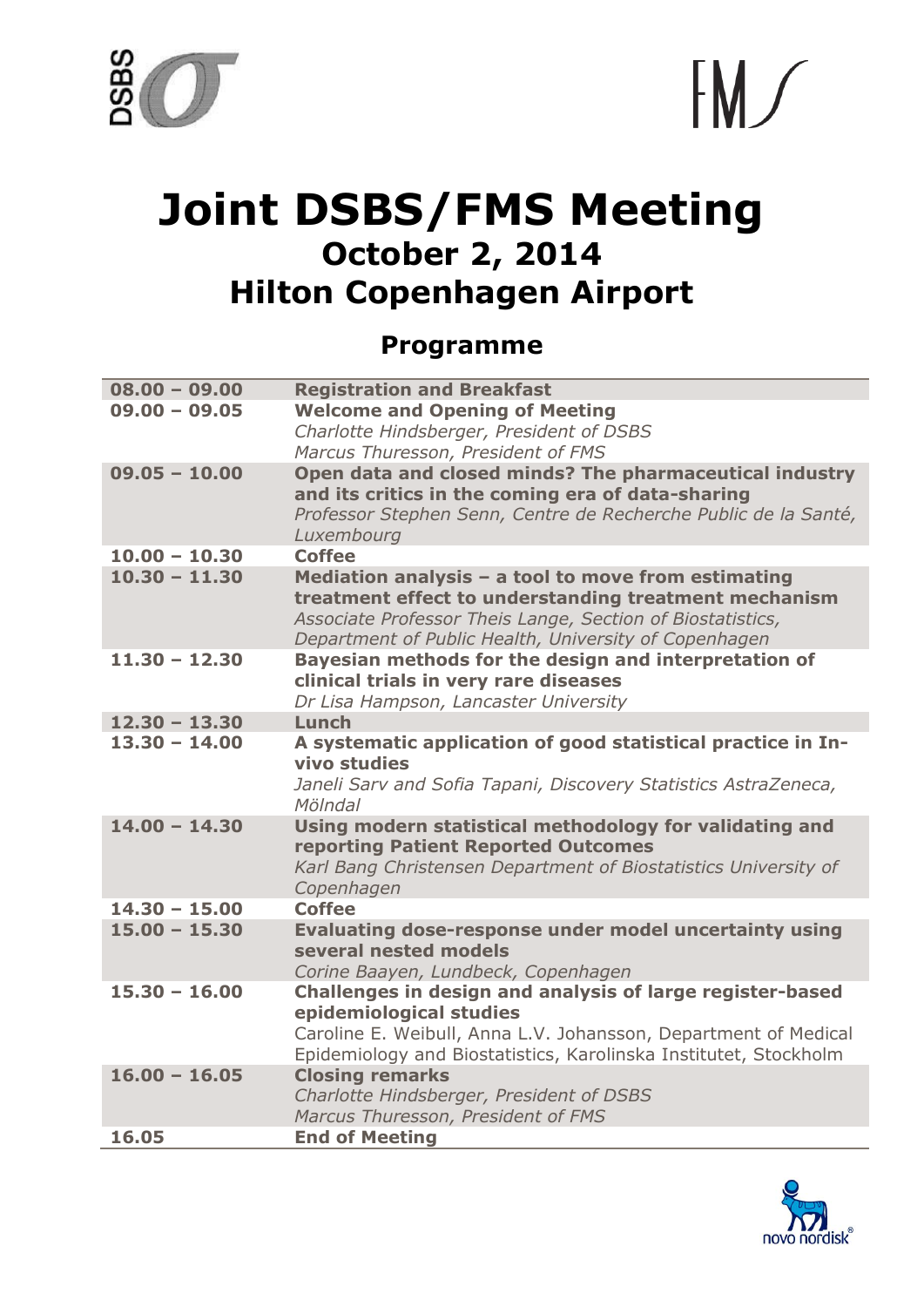# Abstracts

Open data and closed minds? The pharmaceutical industry and its critics in the coming era of data-sharing

#### *Stephen Senn, CRP-Santé, Luxembourg*

The old era of private data and public analyses is being replaced by an era of public data and private analyses. I consider what the implications of this are for decision-making in drug regulation.

The results of many trials are unpublished and although one could argue that the results of trials, published or not, will have helped inform decisions that led to rejecting or selecting pharmaceuticals for further study or eventual use, it is clear that this is wasteful. There is a growing realisation that there is an ethical obligation on trial sponsors to make sure that results are published.

Unfortunately, if the traditional route for publication, the medical journal, is chosen, there is no guarantee that the results of a trial will be published. As I shall show, and contrary to what has been claimed elsewhere, journal editors are almost certainly biased against negative studies. In any case the only way to ensure that trials are published in a timely manner is to make those who run them also the publisher. My proposal is that every regulatory submission should have a publication plan as part of it and fulfilment of this plan should be a pre-requisite for getting a marketing license.

This still leaves open the question of what should be published. Should summaries of analyses be enough or should the original data be open to all? If so, what guarantees for analysis should we have? Should one insist on pre-specified analysis plans and a firm commitment to publish each and every pre-specified analysis? Will the problem of missing publications be replaced by one of missing analyses?

I discuss these and related issues with the help of some examples and come to the conclusion that public data-sharing is unstoppable and will bring many benefits but also some unwanted side-effects.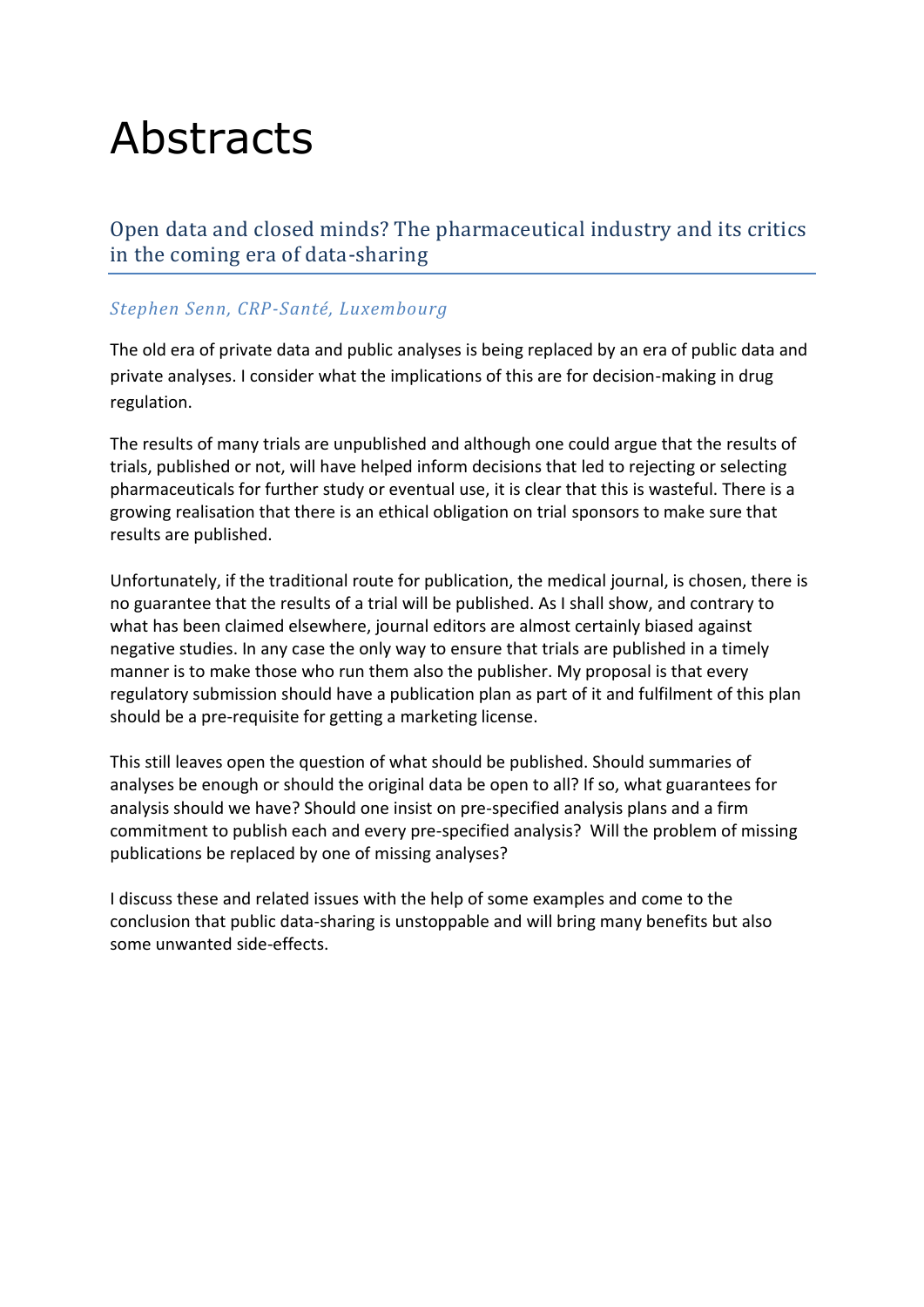## Mediation analysis – a tool to move from estimating treatment effect to understanding treatment mechanism

## *Theis Lange, Section of Biostatistics, Department of Public Health, University of Copenhagen*

Mediation analysis aims at quantifying the different causal pathways, which transports/mediates the effect of a given treatment to a clinical outcome. The talk will initially introduce the intuition behind mediation analysis and explain how mediation analysis can be used as a stepping stone from "merely" establishing that a given treatment works to a deeper understanding of how and why the treatment works. Next, the talk will present practical solutions for conducting mediation analyses in R based on the results in Lange et al. 2012. All methods and concepts will be illustrated by a pharmacological study. Ref: T. Lange, S. Vansteelandt, and M. Bekaert, "A simple unified procedure for assessing mediation by marginal structural models", American Journal of Epidemiology, Vol. 176(3), p. 190-195, (2012).

## Bayesian methods for the design and interpretation of clinical trials in very rare diseases

## *Lisa Hampson, Lancaster University*

In this presentation, we consider the design and interpretation of clinical trials comparing treatments for conditions so rare that worldwide recruitment efforts are likely to yield total sample sizes of 50 or fewer, even when patients are recruited over several years. For studies in such rare diseases, the sample size needed to meet a conventional frequentist power requirement is clearly infeasible. Rather, the expectation of any such trial has to be limited to the generation of an improved understanding of treatment options. We propose a Bayesian approach for the conduct of rare disease trials comparing an experimental treatment with a control where patient responses are classified as success or failure. A systematic elicitation from clinicians of their beliefs concerning treatment efficacy is used to establish Bayesian priors for unknown model parameters; the possibility of formally incorporating results from related trials into priors is also considered. As sample sizes are to be small it is possible to compute all possible posterior distributions of the two success rates and to summarise the range of outcomes. Consideration of the extent to which opinion can be changed, even by the best feasible design, can help to determine whether such a trial is worthwhile. We illustrate the proposed methodology by describing the process used to elicit expert prior opinion for a future Bayesian randomised trial for a rare inflammatory paediatric disease, childhood polyarteritis nodosa.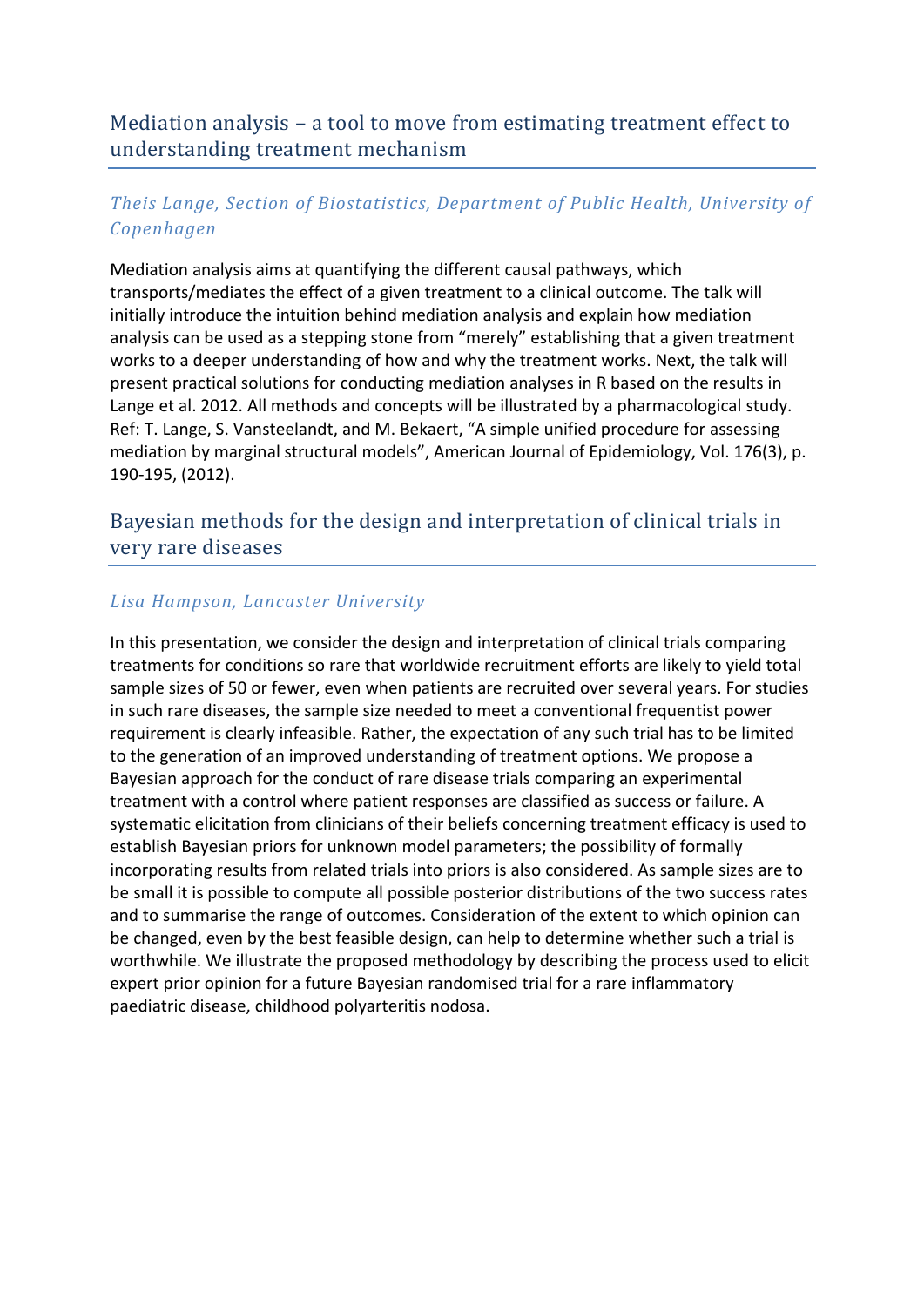## A systematic application of good statistical practice in In-vivo studies

### *Janeli Sarv and Sofia Tapani, Discovery Statistics, AstraZeneca, Mölndal*

Recent articles highlighted concerns about the robustness of research in pre-clinical in-vivo studies. At AstraZeneca (AZ) we adopt a systematic approach to the integration of statisticians into in-vivo work at the design stage to assure good science. The drivers for this strategy are three-fold: i) it helps to support AZ's external reputation, ii) it ensures that the data we generate internally are of good quality leading to confident decisions and iii) it helps to make sure that our use of animals in research is both ethical and appropriate. The principles for this approach are enshrined in the corporate Bioethics Policy.

The process for implementation involves the statistician working closely with the scientist prior to study start, to address 10 key areas of experimental design to ensure that the study is in line with AZ demands of validity and scientific rigour. The agreed outcome of these discussions is documented in a statistical health check and the study is deemed compliant with good statistical practice. By applying the practice in our decision making process we gain enhanced external reputation for integrity and transparency. We become confident that we have the right design at the first time conducting experiments. By these measures we improve the confidence in decisions from quality data design and generation in line with good science and ethics. In the long run this systematic approach serves as a stepping stone for information translated to clinical stage.

To be able to gain the improvement of quality by good statistical practice, the key to success is to get all the scientists on board. The value of extra input and spending more time for planning needs to be visible and understandable to all.

## Using modern statistical methodology for validating and reporting Patient Reported Outcomes

#### *Karl Bang Christensen, Department of Biostatistics, University of Copenhagen*

**Purpose:** Patient Reported Outcomes (PRO's) describe aspects of a patient's health status that are reported directly by the patient. Based on standardized questionnaires, they are used to measure the health status and also the impact of interventions on aspects of health status. They are typically reported as standardized (e.g. zero to 100) mean scores, but are in fact derived ordinal data.

**Methods:** We evaluate whether ordinal regression models with random effects can be used to describe level and change in self-reported health. This is done for comparison of (treatment) groups and at the individual patient level.

Results: Ordinal regression models are shown to provide better statistical power and furthermore have the ability to quantify the uncertainty on change scores estimated for individual patients. Ordinal regression models appear to be especially promising for PRO's where the observed score distribution is skewed.

**Conclusion:** The use of ordinal regression models should be encouraged when designing studies that measure the effect of interventions using PRO's.